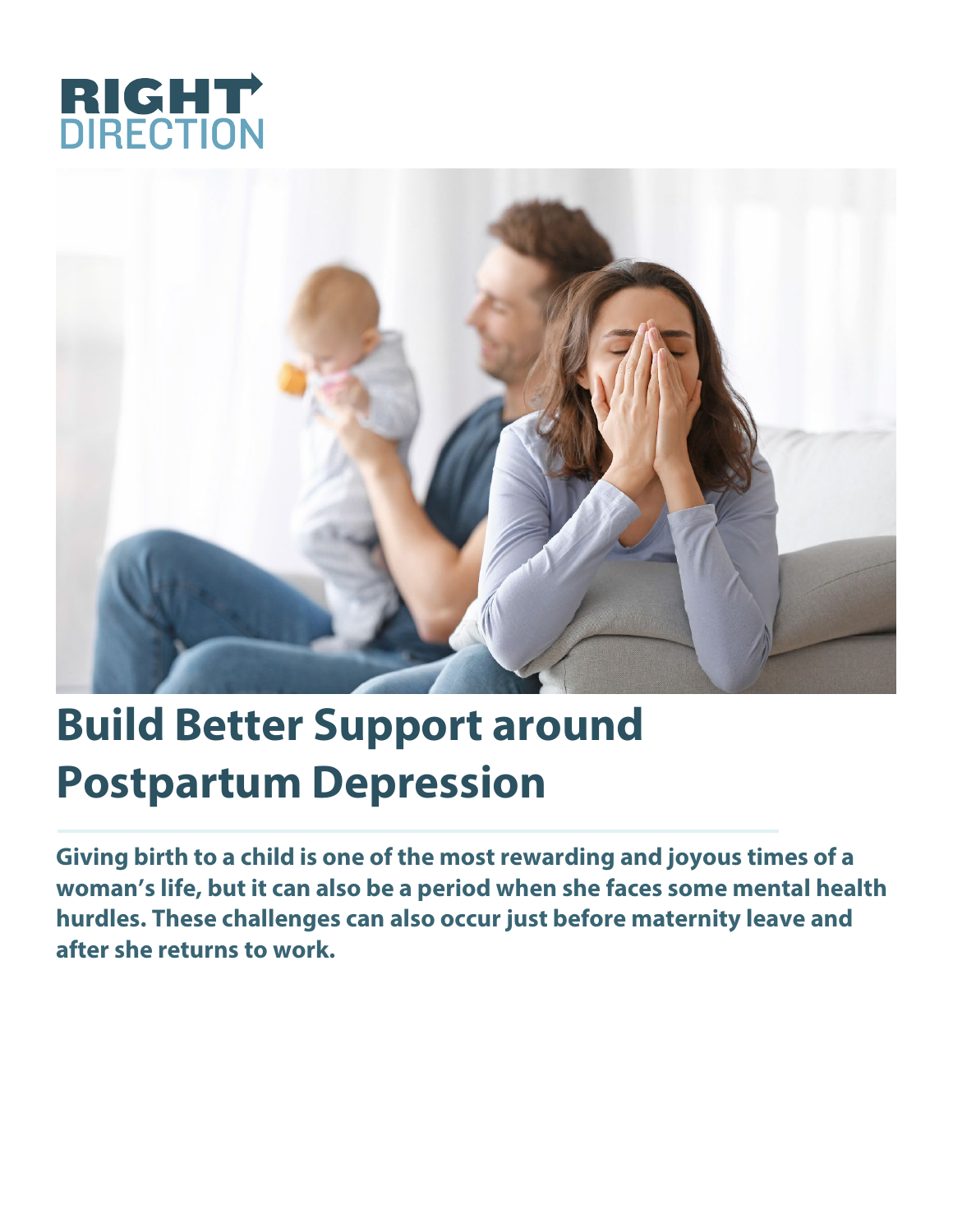## **What are postpartum and peripartum depression?**

According to the Center for [Workplace](http://workplacementalhealth.org/Mental-Health-Topics/Postpartum-Depression-and-Anxiety) Mental Health, there are two periods where expectant mothers may experience biological, emotional, financial and social changes. The first is the short time before and after delivery called the peripartum period. The other is the first year after childbirth called the postpartum period.<sup>1</sup> During these times, expecting mothers or women who have recently given birth may be at a bigger risk for having a mental health disorder. The Center for [Disease](https://www.cdc.gov/chronicdisease/resources/publications/aag/maternal.htm) Control reported that in 2013, 1 in 9 pregnant women experienced symptoms of major depression.<sup>2</sup>

This doesn't mean expectant mothers or women who have just given birth will develop a condition like depression or anxiety. However, it does mean they have a better chance of experiencing symptoms similar to major depressive disorders. Returning to work can help mothers who have just given birth grow confidence and earn a living. But it can also cause plenty of stress.

## **How you can help4**

- 1. Know the signs of postpartum depression. According to the [Postpartum](http://www.ppdil.org/symptoms-of-ppmds/) Depression Alliance of Illinois, some of these symptoms include feelings of hopelessness and being overwhelmed, worrying excessively, and extreme changes in appetite, sleep or concentration.<sup>3</sup>
- 2. Refer them to help. Women may avoid disclosing these symptoms to their doctors or be afraid of revealing symptoms to employers out of fear of consequences. If you notice any signs, consider referring them to your organization's employee assistance program (EAP) for proper care.
- 3. Never make assumptions. Don't assume that a woman who recently gave birth will automatically have symptoms of depression. Many women maintain good mental health during and after the pregnancy process.
- 4. Ensure your employees can be screened. Standard practices during health care visits typically don't include maternal screening and treatment referral for postpartum and peripartum depression. Have your benefits director ask your health plan to encourage participation from your employees in screening.
- 5. Provide education and resources. When you learn an employee is expecting, consider providing mental health education. This can be provided when she's considering maternity leave, during employee-human resource meetings, or through the company intranet or occupational services.
- 6. Consider extended or paid maternity leave. According to research, women who take longer periods of leave have a lower risk of postpartum depression. Statistics show that only 12 percent of private companies in the United States offer paid parental leave. Currently, 18 states are reviewing their legislation to consider adding such laws.
- 7. Change your culture. Letting a mother who recently gave birth ease back into her work life may help create less stress. Consider allowing her to workday shifts instead of night shifts to help establish routines with newborns. Scheduling flexibility can also help mothers who may not have a partner or family member helping them.